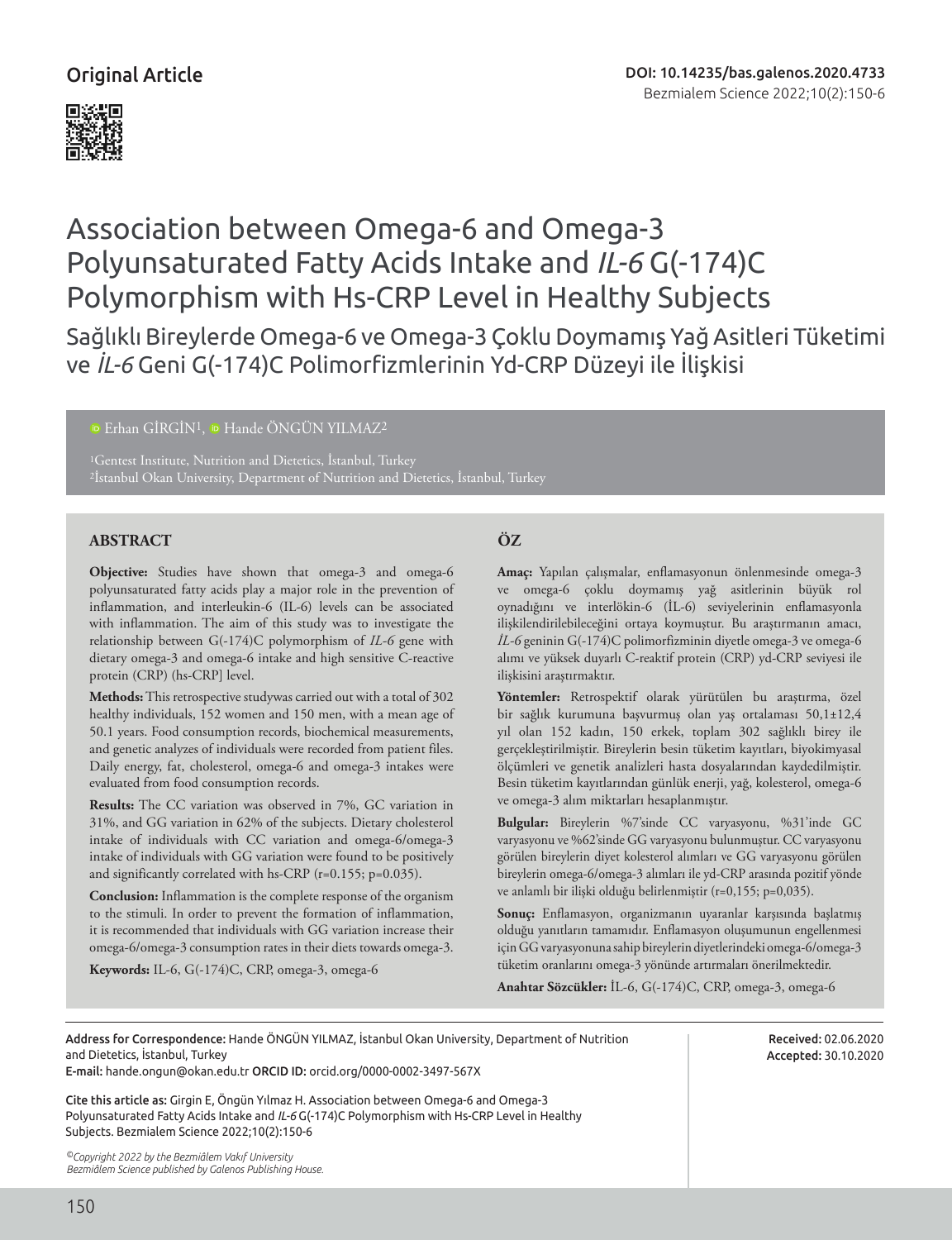# **Introduction**

According to the report published by the World Health Organization in 2016, 71% of the causes of death worldwide are cardiovascular diseases, cancer, respiratory system diseases and diabetes (1). It is stated that the basis of these diseases is the inflammatory response process (2).

All of the responses initiated by the organism against exogenous and endogenous stimuli and necessary for vital continuity are considered as inflammatory responses (3). Numerous single point polymorphisms (single nucleotide polymorphism) have been defined in the interleukin (*IL*)-*6* gene in scientific studies (4-7). It is stated that IL-6 G(-174)C polymorphism is related to the formation of systemic inflammatory response. Specific inflammatory mediators such as IL-6 and C-reactive protein (CRP) are closely associated with inflammation (8). CRP is an acute phase protein, level of which increases immediately in case of inflammation and is synthesized in the liver under the control of IL-6. High sensitivity CRP (hs-CRP) is a value that is not different from normal CRP, only a more sensitive measurement system is used. Hs-CRP, which is more sensitive than standard CRP test, can detect inflammation that CRP cannot detect (9).

Inflammation, which is one of the basic components of the immune system, plays a critical role in the daily diet nutrients. Therefore, nutrition is defined as meeting the energy and nutritional needs of the individual, as well as strengthening the immune system and turning the inflammatory response in its favor (10).

It is known that fatty acids, which are an important component of nutrition, have an effect on immune functions both pathologically and physiologically (11). A diet rich in omega-3 polyunsaturated fatty acids suppresses inflammatory metabolism, while excessive consumption of omega-6 polyunsaturated fatty acids plays a role in increasing inflammation (12). Although there are various recommendations regarding the omega-6/omega-3 ratios that should be taken in the daily diet, it has been shown that inflammation markers decrease as the ratio approaches 1/1 (13). For this reason, it is extremely important to increase omega-6/omega-3 consumption in the daily diet in the direction of omega-3 (12).

According to the hypothesis of the research, high dietary omega-6/omega-3 consumption ratio increases yd-CRP levels with G(-174)C polymorphisms of *IL-6* gene. In this direction, the aim of the study was to investigate the relationship between G(-174)C polymorphisms of the *IL-6* gene and dietary omega-3 and omega-6 ratios and hs-CRP levels in individuals who were admitted to a health institution for genetic analysis.

# **Methods**

The research was planned and conducted retrospectively. Inclusion criteria for the study were determined as being over the age of 18, not having a chronic disease, not using non-steroidal anti-inflammatory drugs (NSAIDs), having genetic tests done, and volunteering to use the registered information for research

purposes. The research was conducted with a total of 302 healthy individuals, 152 women and 150 men, with an average age of 50.1±12.40 years, who were admitted to a private genetic testing center in Istanbul and had their genetic tests done between January 2015 and February 2018. Since the research was carried out retrospectively and with recorded data, the entire universe was included in the study without making a sample calculation.

This research was conducted after it was approved by the Ethics Committee with the decision number 9 at the meeting of the Ethics Committee of Okan University, dated 12.03.2018 and numbered 92. Institutional approval was obtained from the genetic testing center in order to conduct the research. It was conducted on a voluntary basis with individuals who agreed to participate in the research. When individuals were first admitted to the genetic testing center, approval was obtained that they would allow the use of their information for research purposes. After obtaining the consent of the individuals, the information form filled face to face by the dietician included the personal information of the individuals, anthropometric measurements, food consumption, exercise status, biochemical measurements and genetic analysis. Food consumption frequency, serum hs-CRP values and IL-6 G(-174)C analysis results were obtained from the information form of the individuals and used in the study.

While recording the frequency of food consumption, the foods consumed by the individuals on average for a year were questioned with the help of the food atlas and recorded in the patient information form. The frequency of food consumption from archived files was mathematically converted into one-day amounts. Daily energy, fat, saturated fatty acids, monounsaturated fatty acids, polyunsaturated fatty acids, cholesterol, and omega-6 and omega-3 intakes were analyzed in the Nutrition Information System 7.2 (Pacific Company) program. These determined values were evaluated according to the recommended intake levels with reference to the Turkish Dietary Guidelines (TÜBER-2015). Presence of IL-6 G(-174)C polymorphism analyzed by using mass spectrometry (MassSpectrometer, MS) method and hs-CRP levels measured by using immunoturbidimetric method with Cobas 6000 (Roche Diagnostics International Ltd., Switzerland) device were taken from archived patient files.

#### **Statistical Analysis**

The data were evaluated with SPSS (v22.0) statistical program. Categorical variables were expressed as numbers (n) and percentage (%), continuous variables were expressed as mean (X− ), standard deviation (SD). Shapiro-Wilks, one of the normal distribution tests, was used in the analysis of the data, and parametric tests were used because the data showed normal distribution. The means of more than two independent groups were compared with the "one-way ANOVA test". Pearson correlation coefficient was calculated for the relationship between numerical measurements. A p value <0.05 was considered statistically significant.

# **Results**

A total of 302 individuals were included in the study to examine the effects of omega-6/omega-3 intake and *IL-6* gene G(-174)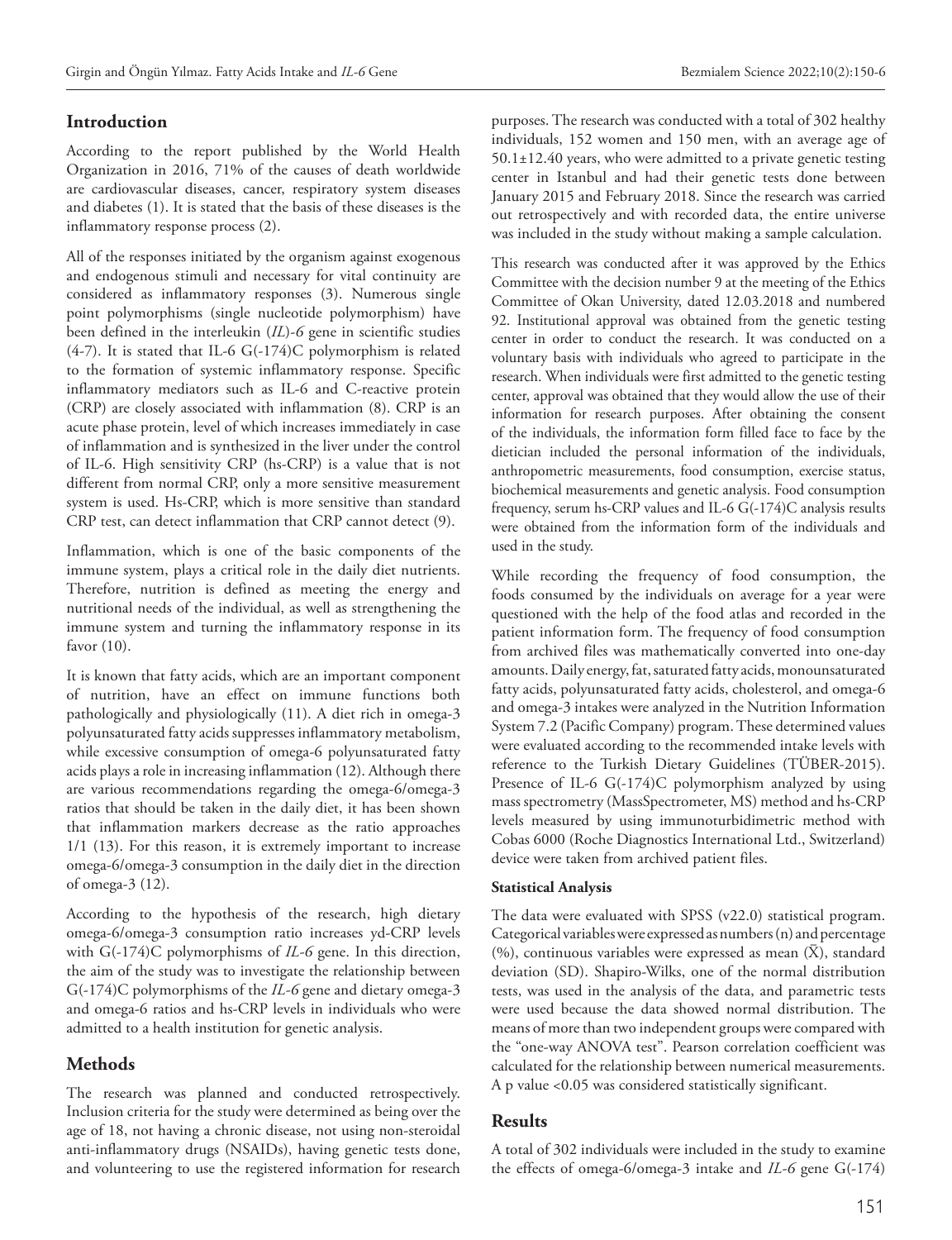C polymorphism on hs-CRP levels in healthy individuals. The mean age of the individuals was 50.1±12.40 years, and the mean body mass index was 27.3 kg/m2 (lower-upper: 16.4-46.1 kg/ m2 ). The mean hs-CRP value was found to be 2.9±4.2 mg/L. Of the individuals 7.0% had the CC, 31.0% CG and 62% GG genotypes (not shown in the Table).

The comparison of hs-CRP levels according to *IL-6* gene variations in individuals included in the study is given in Table 1. There was no statistically significant difference between the mean hs-CRP values of the individuals and the polymorphism groups (p>0.05).

Comparison of energy and fat intake values according to *IL-6* gene variations is shown in Table 2. When the differences between the polymorphism groups in terms of the energy and fat intakes from the daily foods were evaluated, there was no significant difference between the mean daily dietary fat intake of individuals (p>0.05), only the saturated fat (%) intake differed significantly between polymorphism groups (p<0.05). The mean values of saturated fat (%) of individuals with CC polymorphism were significantly higher than the mean values of individuals with GC and GG polymorphisms (Table 2).

The correlation between daily energy and fat intake and blood hs-CRP levels of individuals with *IL-6* gene CC variation is shown in Table 3. There was a positive and significant relationship between individuals' cholesterol intake and hs-CRP level (p<0.05). As individuals' cholesterol intake increased, hs-CRP levels increased at the same rate (Table 3).

As shown in Table 4, there was no statistically significant correlation between daily energy and fat intake and blood hs-CRP levels of individuals with *IL-6* gene GC variation (p<0.05).

The correlation between daily energy and dietary fat intakes and blood hs-CRP levels of individuals with *IL-6* gene GG variation is shown in Table 5. There was a positive and significant relationship between individuals' omega-6/omega-3 intake ratio and hs-CRP level (p<0.05). As the omega-6/omega-3 intake ratio increased, the hs-CRP level also increased (Table 5).

# **Discussion**

Within the scope of this study, the relationship between *IL-6* gene G(-174)C polymorphisms and dietary omega-3/omega-6 ratios and hs-CRP levels were investigated in individuals who did not use NSAIDs.

When hs-CRP levels of individuals were compared with daily energy and fat intake values, cholesterol intake (p<0.05) in CC

| Table 1. Comparison of IL-6 gene variations and hs-CRP<br>levels                      |            |     |          |     |       |       |
|---------------------------------------------------------------------------------------|------------|-----|----------|-----|-------|-------|
|                                                                                       | <b>SNP</b> | S   | $\chi^2$ | SS  | -F    | p     |
| $hs-CRP$ (mg/L)                                                                       | <b>CC</b>  | 21  | 3.4      | 5.1 |       |       |
|                                                                                       | GC         | 94  | 3.3      | 5.3 | 1.002 | 0.368 |
|                                                                                       | GG         | 187 | 2.6      | 3.4 |       |       |
| One-Way ANOVA test. p>0.05<br>bs-CPP; High-sensitive C-reactive protein. E: Frequency |            |     |          |     |       |       |

|  | hs-CRP: High-sensitive C-reactive protein, F: Frequency |
|--|---------------------------------------------------------|
|--|---------------------------------------------------------|

| Table 2. Comparison of IL-6 gene variations and energy and<br>fat intake values |              |     |          |       |       |       |
|---------------------------------------------------------------------------------|--------------|-----|----------|-------|-------|-------|
| Energy and fat<br>intake                                                        | IL-6<br>gene | S   | $\chi^2$ | SS    | F     | p     |
|                                                                                 | CC           | 21  | 2.127    | 567.6 |       |       |
| Energy (kcal)                                                                   | GC           | 94  | 2.070    | 644.4 | 0.273 | 0.761 |
|                                                                                 | GG           | 187 | 2.032    | 637.3 |       |       |
|                                                                                 | CC           | 21  | 97.5     | 31.9  |       |       |
| Fat(g)                                                                          | GC           | 94  | 103.9    | 35.8  | 0.523 | 0.593 |
|                                                                                 | GG           | 187 | 99.7     | 36.7  |       |       |
|                                                                                 | CC           | 21  | 41.4     | 8.2   |       |       |
| Fat %                                                                           | GC           | 94  | 44.8     | 8.2   | 1.856 | 0.158 |
|                                                                                 | GG           | 187 | 43.9     | 7.0   |       |       |
|                                                                                 | CC           | 21  | 28.9     | 8.6   |       |       |
| SFA(g)                                                                          | GC           | 94  | 33.2     | 13.0  | 1.375 | 0.254 |
|                                                                                 | GG           | 187 | 31.1     | 13.2  |       |       |
|                                                                                 | CC           | 21  | 12.4     | 2.9   |       |       |
| <b>SFA (%)</b>                                                                  | GC           | 94  | 14.7     | 4.1   | 4.493 | 0.012 |
|                                                                                 | GG           | 187 | 13.7     | 3.3   |       |       |
|                                                                                 | CC           | 21  | 40.3     | 16.5  |       |       |
| MUFA (g)                                                                        | GC           | 94  | 41.7     | 16.5  | 0.606 | 0.546 |
|                                                                                 | GG           | 187 | 39.5     | 15.8  |       |       |
|                                                                                 | CC           | 21  | 17.1     | 4.8   |       |       |
| MUFA (%)                                                                        | GC           | 94  | 18.1     | 4.1   | 1.100 | 0.334 |
|                                                                                 | GG           | 187 | 17.4     | 3.8   |       |       |
|                                                                                 | CC           | 21  | 22.1     | 9.7   |       |       |
| PUFA (g)                                                                        | GC           | 94  | 23.2     | 10.1  | 0.325 | 0.723 |
|                                                                                 | GG           | 187 | 22.3     | 10.1  |       |       |
|                                                                                 | CC           | 21  | 9.3      | 2.9   |       |       |
| <b>PUFA (%)</b>                                                                 | GC           | 94  | 10.2     | 3.5   | 0.841 | 0.432 |
|                                                                                 | GG           | 187 | 9.9      | 3.2   |       |       |
|                                                                                 | CC           | 21  | 335.3    | 142.7 |       |       |
| Cholesterol (mg)                                                                | GC           | 94  | 366.8    | 158.4 | 0.310 | 0.734 |
|                                                                                 | GG           | 187 | 362.0    | 172.0 |       |       |
|                                                                                 | CC           | 21  | 2.5      | 0.9   |       |       |
| Omega-3 (mg)                                                                    | GC           | 94  | 2.8      | 1.4   | 1.403 | 0.247 |
|                                                                                 | GG           | 187 | 2.6      | 1.2   |       |       |
|                                                                                 | CC           | 21  | 19.6     | 9.2   |       |       |
| Omega-6 (mg)                                                                    | GC           | 94  | 20.4     | 9.0   | 0.182 | 0.834 |
|                                                                                 | GG           | 187 | 19.8     | 9.3   |       |       |
|                                                                                 | CC           | 21  | 8.0      | 3.2   |       |       |
| Omega- $6/$<br>omega-3                                                          | GC           | 94  | 7.7      | 2.7   | 0.592 | 0.554 |
|                                                                                 | GG           | 187 | 8.1      | 3.1   |       |       |
|                                                                                 | CC           | 21  | 1.5      | 0.6   |       |       |
| ALA (mg)                                                                        | GC           | 94  | 2.0      | 0.9   | 2.806 | 0.062 |
|                                                                                 | GG           | 187 | 2.1      | 1.0   |       |       |
|                                                                                 | CC           | 21  | 0.4      | 0.3   |       |       |
| EPA+DHA (mg)                                                                    | GC           | 94  | 0.6      | 0.6   | 2.570 | 0.078 |
|                                                                                 | GG           | 187 | 0.5      | 0.4   |       |       |
|                                                                                 |              |     |          |       |       |       |

ALA: Alpha linolenic acid, DHA: Docosahexanoic acid, EPA: Eicosapentaenoic acid, F: Frequency, g: Grams, kcal: Kilocalorie, mg: milligrams, MUFA: Monounsaturated fatty acid, PUFA: Polyunsaturated fatty acid, SFA: Saturated fatty acid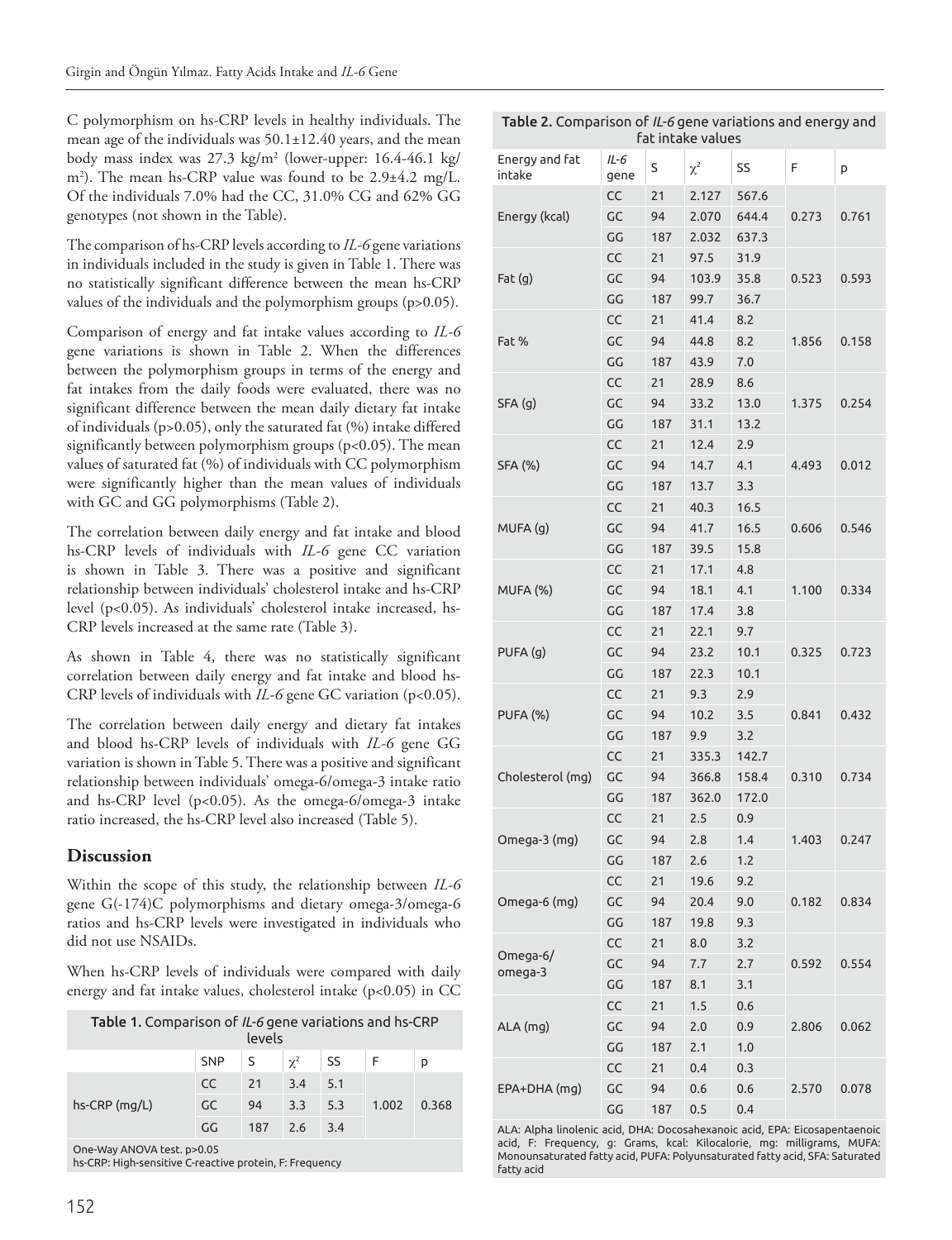genotype and omega-6/omega-3 intake ratio (p<0.05) in GG genotype were found be significantly different. It was found that hs-CRP levels increased as individuals' cholesterol and omega-6/ omega-3 intake ratios increased.

Karaman (14) investigated the relationship between *IL-6* gene variants and hypertension in the population of Adıyaman. It was stated that 63.9% of the population had GG, 31.5% GC and 4.6% CC variations of IL-6 G(-174)C polymorphism in the healthy group. Ferrari et al. (15) investigated the relationship between IL-6 promoter polymorphisms, diet and lifestyle factors, bone mass and osteoporosis, and it was reported that 13.7%

Table 3. Correlation between diet, daily energy and fat intake and blood hs-CRP levels of individuals with CC variation (n=21)

| Energy and fat intake | $\chi^2 \pm SD$ |   | hs-CRP   |
|-----------------------|-----------------|---|----------|
|                       | 2127.5 (567.6)  | г | 0.336    |
| Energy (kcal)         |                 | p | 0.136    |
|                       | 97.5 (31.9)     | г | 0.144    |
| Fat(g)                |                 | p | 0.533    |
| Fat %                 | 41.4 (8.2)      | Г | $-0.256$ |
|                       |                 | p | 0.262    |
| SFA (g)               |                 | Г | 0.153    |
|                       | 28.9 (8.6)      | P | 0.508    |
| <b>SFA(%)</b>         | 12.4 (2.9)      | Г | $-0.190$ |
|                       |                 | p | 0.409    |
| MUFA(g)               | 40.3 (16.5)     | Г | 0.133    |
|                       |                 | p | 0.566    |
| MUFA (%)              | 17.1(4.8)       | Г | $-0.178$ |
|                       |                 | p | 0.440    |
| PUFA (g)              | 22.1 (9.7)      | г | 0.051    |
|                       |                 | p | 0.827    |
| <b>PUFA (%)</b>       | 9.3(2.9)        | Г | $-0.219$ |
|                       |                 | p | 0.341    |
| Cholesterol (mg)      | 335.3 (142.7)   | Г | $0.502*$ |
|                       |                 | p | 0.020    |
| Omega-3 (mg)          | 2.5(0.9)        | Г | 0.106    |
|                       |                 | p | 0.648    |
| Omega-6 (mg)          | 19.6 (9.2)      | Г | 0.043    |
|                       |                 | p | 0.852    |
| Omega-6/omega-3       | 8(3.2)          | Г | $-0.086$ |
|                       |                 | p | 0.709    |
| ALA (mg)              | 1.5(0.6)        | г | 0.073    |
|                       |                 | p | 0.752    |
| EPA+DHA (mg)          | 0.4(0.3)        | Г | 0.143    |
|                       |                 | p | 0.537    |

ALA: Alpha linolenic acid, DHA: Docosahexanoic acid, EPA: Eicosapentaenoic acid, g: Grams, kcal: Kilocalorie, mg: milligrams, MUFA: Monounsaturated fatty acid, PUFA: Polyunsaturated fatty acid, SFA: Saturated fatty acid, SD: Standard deviation, hs-CRP: High sensitivity C-reactive protein

of the participants had CC variation, 50% CG variation, and 36.3% GG variation. Lacopetta et al. (16), on the other hand, stated that they detected the CC allele in 21%, CG in 44%, and GG in 35%, according to the results of their study only on women. Examining the relationship between IL-6 and CRP gene polymorphisms in obese children with metabolic syndrome, Todendi et al. (17) showed that 45.3% of them had GG, 43.8% GC, and 10.9% CC variation in their study with 470 students in Brazil. Although genetic polymorphisms of IL-6 have different effects on diseases, they may have different allele structures in each population and may not be a determining factor for the population.

| Table 4. Correlation between dietary, daily energy and<br>fat intake and blood hs-CRP levels of individuals with GC<br>variation (n=94) |                |   |          |  |  |
|-----------------------------------------------------------------------------------------------------------------------------------------|----------------|---|----------|--|--|
| Energy and fat intake                                                                                                                   | $\chi^2$ ± SD  |   | hs-CRP   |  |  |
|                                                                                                                                         |                | L | 0.057    |  |  |
| Energy (kcal)                                                                                                                           | 2070.2 (644.4) | p | 0.583    |  |  |
|                                                                                                                                         | 103.9 (35.8)   | L | $-0.056$ |  |  |
| Fat(q)                                                                                                                                  |                | p | 0.594    |  |  |
| Fat %                                                                                                                                   | 44.8 (8.2)     | L | $-0.167$ |  |  |
|                                                                                                                                         |                | p | 0.108    |  |  |
| SFA(q)                                                                                                                                  | 33.2 (13)      | L | $-0.091$ |  |  |
|                                                                                                                                         |                | p | 0.382    |  |  |
| SFA (%)                                                                                                                                 | 14.7(4.1)      | Г | $-0.151$ |  |  |
|                                                                                                                                         |                | p | 0.146    |  |  |
| MUFA (q)                                                                                                                                | 41.7 (16.5)    | г | $-0.009$ |  |  |
|                                                                                                                                         |                | p | 0.929    |  |  |
| MUFA (%)                                                                                                                                | 18.1(4.1)      | L | $-0.116$ |  |  |
|                                                                                                                                         |                | p | 0.267    |  |  |
| PUFA (q)                                                                                                                                | 23.2 (10.1)    | L | $-0.082$ |  |  |
|                                                                                                                                         |                | p | 0.430    |  |  |
| <b>PUFA (%)</b>                                                                                                                         | 10.2(3.5)      | L | $-0.168$ |  |  |
|                                                                                                                                         |                | p | 0.105    |  |  |
| Cholesterol (mg)                                                                                                                        | 366.8 (158.4)  | г | $-0.007$ |  |  |
|                                                                                                                                         |                | p | 0.945    |  |  |
| Omega-3 (mg)                                                                                                                            | 2.8(1.4)       | L | $-0.193$ |  |  |
|                                                                                                                                         |                | р | 0.063    |  |  |
| Omega-6 (mg)                                                                                                                            | 20.4(9)        | г | $-0.065$ |  |  |
|                                                                                                                                         |                | p | 0.536    |  |  |
| Omega-6/omega-3                                                                                                                         | 7.7(2.7)       | г | 0.162    |  |  |
|                                                                                                                                         |                | p | 0.120    |  |  |
| $ALA$ (mg)                                                                                                                              | 2(0.9)         | г | 0.026    |  |  |
|                                                                                                                                         |                | p | 0.802    |  |  |
| $EPA + DHA$ (mg)                                                                                                                        | 0.6(0.6)       | L | 0.056    |  |  |
|                                                                                                                                         |                | p | 0.590    |  |  |
| ALA: Alpha linolenic acid, DHA: Docosahexanoic acid, EPA: Eicosapentaenoic                                                              |                |   |          |  |  |

acid, g: Grams, kcal: Kilocalorie, mg: milligrams, MUFA: Monounsaturated fatty acid, PUFA: Polyunsaturated fatty acid, SFA: Saturated fatty acid, SD: Standard deviation, hs-CRP: High sensitivity C-reactive protein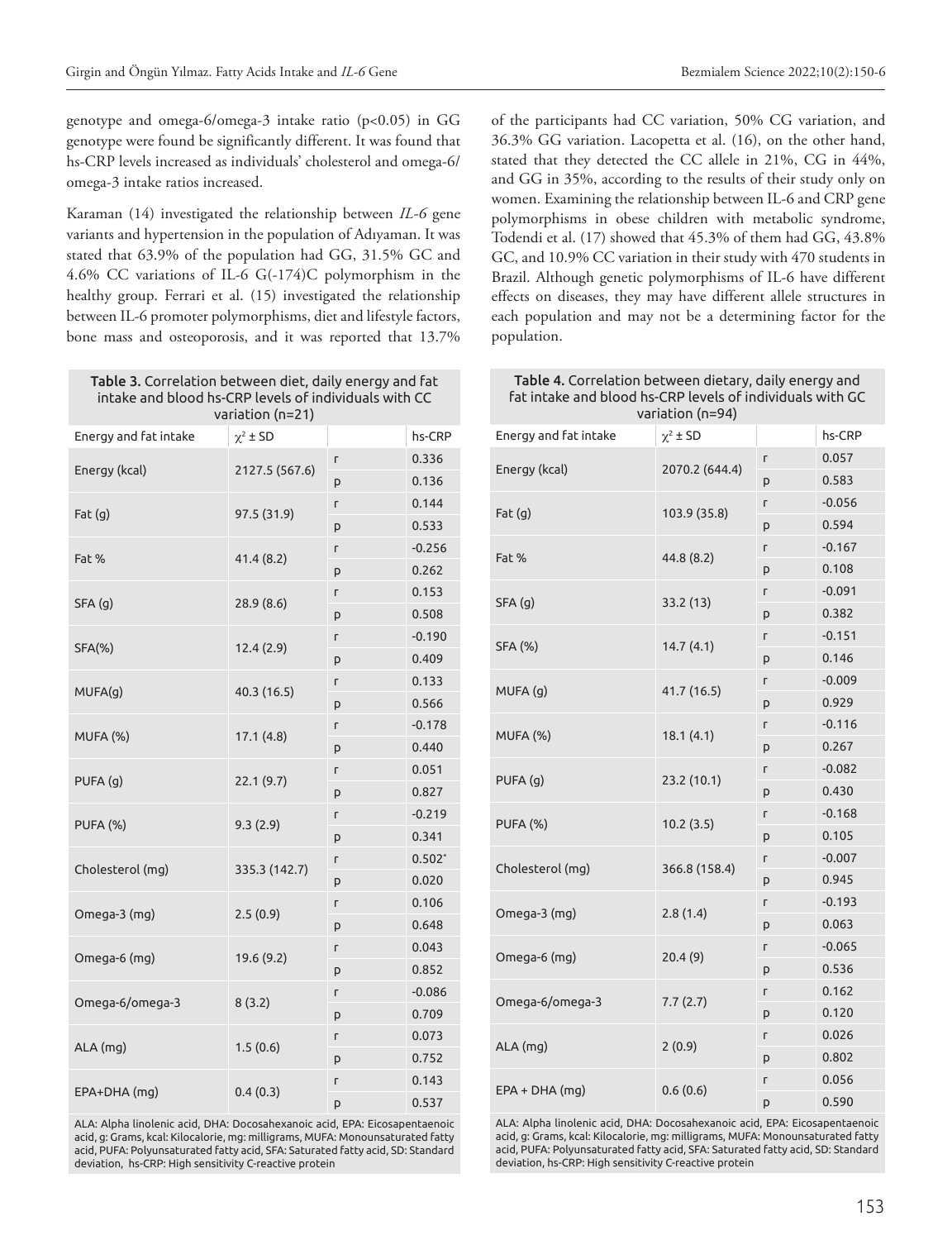In the study of Aslan (18) in which they compared serum hepcidin levels with CRP and IL-6 levels in neonatal sepsis, they found statistically strong and significant relationships between IL-6 and CRP values. Tonet et al. (19) investigated the relationship between the G(-174G)C polymorphism of the *IL-6* gene and cardiovascular disease risk factors in elderly women in Brazil and stated that GG homozygotes had higher serum IL-6 and yd-CRP levels compared to carriers of the C allele. It has also been emphasized that GG homozygotes are more prone to inflammatory diseases than other alleles. According to another study investigating the relationship between the alleles of CRP and IL-6, it was stated that the IL-6 -174CC genotype was

Table 5. Correlation between diet, daily energy and fat intake and blood hs-CRP levels of individuals with GG variation (n=187)

| Energy and fat intake | $\chi^2 \pm SD$ |   | hs-CRP   |
|-----------------------|-----------------|---|----------|
| Energy (kcal)         |                 | Г | 0.019    |
|                       | 2032.7 (637.3)  |   | 0.800    |
| Fat(g)                | 99.7 (36.7)     | Г | $-0.016$ |
|                       |                 | p | 0.831    |
| Fat %                 | 43.9(7)         | г | $-0.103$ |
|                       |                 | p | 0.162    |
| SFA (g)               | 31.1 (13.2)     | г | $-0.044$ |
|                       |                 | p | 0.548    |
| <b>SFA (%)</b>        | 13.7(3.3)       | Г | $-0.092$ |
|                       |                 | p | 0.211    |
| MUFA (g)              | 39.5 (15.8)     | г | $-0.022$ |
|                       |                 | p | 0.760    |
| MUFA (%)              | 17.4(3.8)       | Г | $-0.064$ |
|                       |                 | p | 0.384    |
| PUFA (g)              | 22.3 (10.1)     | Г | 0.047    |
|                       |                 | p | 0.520    |
| <b>PUFA (%)</b>       | 9.9(3.2)        | г | 0.025    |
|                       |                 | p | 0.732    |
| Cholesterol (mg)      | 362 (172)       | Г | 0.062    |
|                       |                 | p | 0.403    |
| Omega-3 (mg)          | 2.6(1.2)        | Г | $-0.062$ |
|                       |                 | p | 0.399    |
| Omega-6 (mg)          | 19.8 (9.3)      | г | 0.053    |
|                       |                 | p | 0.475    |
| Omega-6/omega-3       | 8.1(3.1)        | Г | $0.155*$ |
|                       |                 | p | 0.035    |
| ALA (mg)              | 2.1(1)          | Г | $-0.034$ |
|                       |                 | p | 0.644    |
| EPA+DHA (mg)          | 0.5(0.4)        | Г | 0.045    |
|                       |                 | p | 0.540    |

ALA: Alpha linolenic acid, DHA: Docosahexanoic acid, EPA: Eicosapentaenoic acid, g: Grams, kcal: Kilocalorie, mg: milligrams, MUFA: Monounsaturated fatty acid, PUFA: Polyunsaturated fatty acid, SFA: Saturated fatty acid, SD: Standard deviation, hs-CRP: High sensitivity C-reactive protein

associated with significantly worse overall survival compared to the GG or GC genotypes. It has been shown that people with the CC allele are more prone to inflammation than those with the CG and GG alleles (16). However, in this study, mean hs-CRP values of individuals did not differ significantly between polymorphism groups (p>0.05) (Table 2).

As researches on the benefits of omega-6 and omega-3 fatty acids to human health increase, the importance of them has increased in the society (20). Moertl et al. (21) investigated the effect of omega-3 intake on systolic left ventricular function, endothelial function and inflammation markers, and found that omega-3 supplementation dose-dependently increased the left ventricular ejection fraction, but when a dose of 4 g was reached, there was a significant decrease in IL-6 level. Reinders et al. (22) showed in a study on men that the blood value of omega-3 fats was inversely related to hs-CRP levels. Saravanan et al. (23) defined omega-3 fatty acids as pleiotropic agents with beneficial effects on the cardiovascular system and stated that the most important effect was to reduce mortality after myocardial infarction. Kalogeropoulos et al. (24) found in a study conducted in healthy individuals that the ratio of omega-6/omega-3 fatty acids had a strong positive correlation with inflammatory markers. Reinders et al. (22) found in a study on men that the value of omega-3 fatty acids in the blood was inversely proportional to the CRP levels. It is recommended to increase the intake of omega-3 fatty acids and decrease the intake of omega-6 in the treatment of diseases and reducing the effect of inflammation (12). In this study, it was observed that there was a positive and significant relationship between the dietary omega-6/omega-3 ratio and hs-CRP in individuals with GG variation (p<0.05). As the omega-6/ omega-3 ratio of people with this genotype increased, the hs-CRP value also increased. However, there was no significant relationship between omega-6/omega-3 ratio and hs-CRP values of individuals with GC and CC variations (p>0.05). When the relationship between omega-3 alone and hs-CRP was evaluated between polymorphism groups, no significant relationship was found (p>0.05).

#### **Study Limitations**

The research had some limitations. The findings obtained as a result of the research should be evaluated with these limitations. The first limitation was that the sample of the study consisted of individuals who were admitted to a single center and had their genetic analysis done. Therefore, the results of the study could not be generalized to the general population. Other important limitations of the study were that the data were obtained retrospectively from the records and the daily amount of food consumption was calculated mathematically based on the frequency of food consumption.

## **Conclusion**

As a result of this study, it was found that as omega-6/omega-3 intake ratios of individuals with IL-6 G(-174)C GG variation increased, hs-CRP levels increased and inflammation increased. For this reason, it is recommended that people with this variation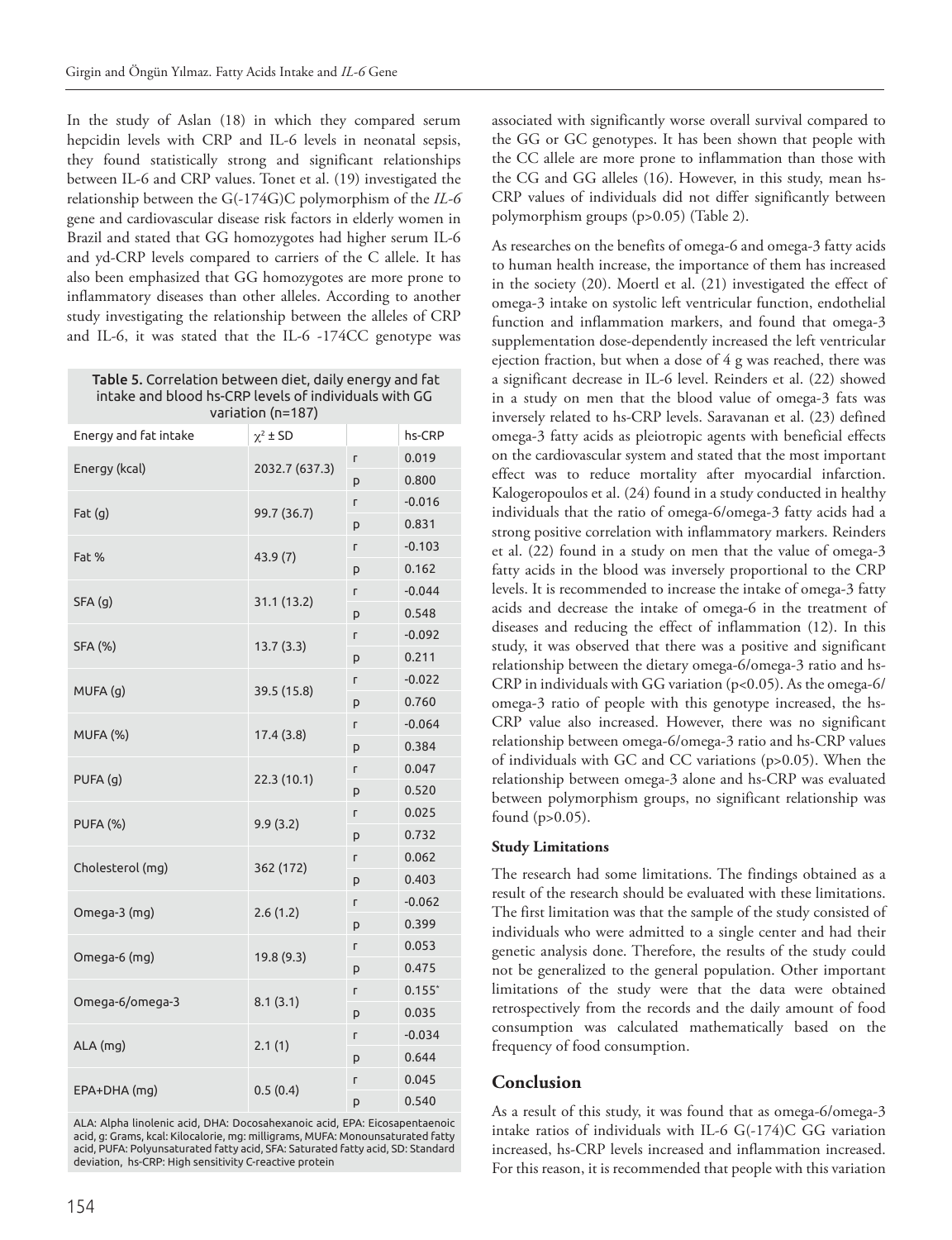increase their omega-3 consumption and reduce their omega-6 consumption. In this direction, increasing the consumption of foods such as mackerel, salmon, trout, herring and sardines in order to increase omega-3 consumption. In order to reduce omega-6 intake, it is recommended to limit the consumption of vegetable oils rich in omega-6, such as sunflower oil and corn oil.

#### **Ethics**

**Ethics Committee Approval:** This research was conducted after it was approved by the Ethics Committee with the decision number 9 at the meeting of the Ethics Committee of Okan University, dated 12.03.2018 and numbered 92.

**Informed Consent:** Institutional approval was obtained from the genetic testing center in order to conduct the research.

Peer-review: Externally peer reviewed.

#### **Authorship Contributions**

Surgical and Medical Practices: E.G., Concept: E.G., H.Ö.Y., Design: E.G., H.Ö.Y., Data Collection or Processing: E.G., Analysis or Interpretation: E.G., H.Ö.Y., Literature Search: E.G., H.Ö.Y., Writing: E.G., H.Ö.Y.

**Conflict of Interest:** No conflict of interest was declared by the authors.

**Financial Disclosure:** The authors declared that this study received no financial support.

## **References**

- 1. World Health Organization (WHO). World health statistics 2018: monitoring health for the SDGs, sustainable development goals. Geneva: World Health Organization; 2018. [cited 2019 Feb 28]. 7p. Available from: https://apps.who.int/iris/bitstream/hand le/10665/272596/9789241565585-eng.pdf?ua=1.
- 2. Greten FR, Eckmann L, Greten TF, Park JM, Li ZW, Egan LJ, et al. IKKbeta links inflammation and tumorigenesis in a mouse model of colitis-associated cancer. Cell 2004;118:285-96.
- 3. Kuzu MA. İnflamasyon, Sistemik İnflamatuvar Reaksiyon Sendromu ve Peritonitin Fizyopatolojisi. Hastane İnfeksiyonları Dergisi 2001;5:69-83.
- 4. Rossano F, Di Martino S, Iodice L, Di Paolo M, Misso S, Tomeo R, et al. Correlation between individual inflammation genetic profile and platelet rich plasma efficacy in hair follicle regeneration: a pilot study reveals prognostic value of IL-1a polymorphism. Eur Rev Med Pharmacol Sci 2017;21:5247-57.
- 5. Shete AR, Joseph R, Vijayan NN, Srinivas L, Banerjee M. Association of single nucleotide gene polymorphism at interleukin-1beta +3954, -511, and -31 in chronic periodontitis and aggressive periodontitis in Dravidian ethnicity. J Periodontol 2010;81:62-9.
- 6. Endo M, Tai H, Tabeta K, Kobayashi T, Yamazaki K, Yoshie H. Analysis of single nucleotide polymorphisms in the 5'-flanking region of tumor necrosis factor-alpha gene in Japanese patients with earlyonset periodontitis. J Periodontol 2001;72:1554-9.
- 7. Soga Y, Nishimura F, Ohyama H, Maeda H, Takashiba S, Murayama Y. Tumor necrosis factor-alpha gene (TNF-alpha) -1031/-863, -857

single-nucleotide polymorphisms (SNPs) are associated with severe adult periodontitis in Japanese. J Clin Periodontol 2003;30:524-31.

- 8. D'Aiuto F, Parkar M, Brett PM, Ready D, Tonetti MS. Gene polymorphisms in pro-inflammatory cytokines are associated with systemic inflammation in patients with severe periodontal infections. Cytokine 2004;28:29-34.
- 9. Yiğit Pİ. Hemodiyaliz Hastalarında Vasküler Erişim Tipinin İnflamasyona Etkisi. [Yandal Uzmanlık Tezi]. Fırat Üniversitesi Tıp Fakültesi İç Hastalıkları Anabilim Dalı. Elazığ. 2011.
- 10. Göktaş Z. Pro- ve Anti-inflamatuar Etkili Besinler ve İmmün Sistem. Turkiye Klinikleri J Nutr Diet-Special Topics 2016;2:87-91.
- 11. Harbige LS. Fatty acids, the immune response, and autoimmunity: a question of n-6 essentiality and the balance between n-6 and n-3. Lipids 2003;38:323-41.
- 12. Hasler CM. Functional foods: benefits. concerns and challenges-a position paper from the american council on science and health. J Nutr 2002;132:3772-81.
- 13. Yang LG, Song ZX, Yin H, Wang YY, Shu GF, Lu HX, et al. Low n-6/n-3 PUFA Ratio Improves Lipid Metabolism, Inflammation, Oxidative Stress and Endothelial Function in Rats Using Plant Oils as n-3 Fatty Acid Source. Lipids 2016;51:49-59.
- 14. Karaman E. Adıyaman populasyonunda Il-6 gen varyantları İle hipertansiyon arasındaki ilişkinin araştırılması. [Yüksek Lisans Tezi]. Adıyaman Üniversitesi Fen Bilimleri Enstitüsü. Adıyaman. 2013.
- 15. Ferrari SL, Karasik D, Liu J, Karamohamed S, Herbert AG, Cupples LA, et al. İnteractions of interleukin-6 promoter polymorphis with dietary and lifestyle factors and their association with bone mass in men and women from the Framingham Osteoporosis Study. J Bone Miner Res 2004;19:552-9.
- 16. Lacopetta B, Grieu F, Joseph D. The-174 G/C gene polymorphism in interleukin-6 is associated with an aggressive breast cancer phenotype. Br J Cancer 2004;90:419-22.
- 17. Todendi PF, Klinger EI, Ferreira MB, Reuter CP, Burgos MS, Possuelo LG, et al. Association of IL-6 and CRP gene polymorphisms with obesity and metabolic disorders in children and adolescents. An Acad Bras Cienc 2015;87:915-24.
- 18. Aslan Ş. Yenidoğan Sepsisinde Serum Hepsidin Düzeyinin C Reaktif Protein ve Interlökin 6 Düzeyleriyle Karşılaştırılması. [Tıpta Uzmanlık Tezi]. Dumlupınar Üniversitesi Tıp Fakültesi Çocuk Sağlığı ve Hastalıkları Anabilim Dalı. Kütahya. 2018.
- 19. Tonet AC, Karnikowski M, Moraes CF, Gomes L, Karnikowski MG, Córdova C, et al. Association between the-174 G/C promoter polymorphism of the interleukin-6 gene and cardiovascular disease risk factors in Brazilian older women. Braz J Med and Biol Res 2008;41:47-53.
- 20. Yoldaş H. Deneysel Kolit Modelinde Probiyotik ve Omega-3 Yağ Asitlerinin İnflamatuar Yanıta Etkileri. [Doktora Tezi]. Başkent Üniversitesi Sağlık Bilimleri Enstitüsü Beslenme ve Diyetetik Anabilim Dalı. Ankara. 2016.
- 21. Moertl D, Hammer A, Steiner S, Hutuleac R, Vonbank K, Berger R. Dose-dependent effects of omega-3-polyunsaturated fatty acids on systolic left ventricular function, endothelial function, and markers of inflammation in chronic heart failure of nonischemic